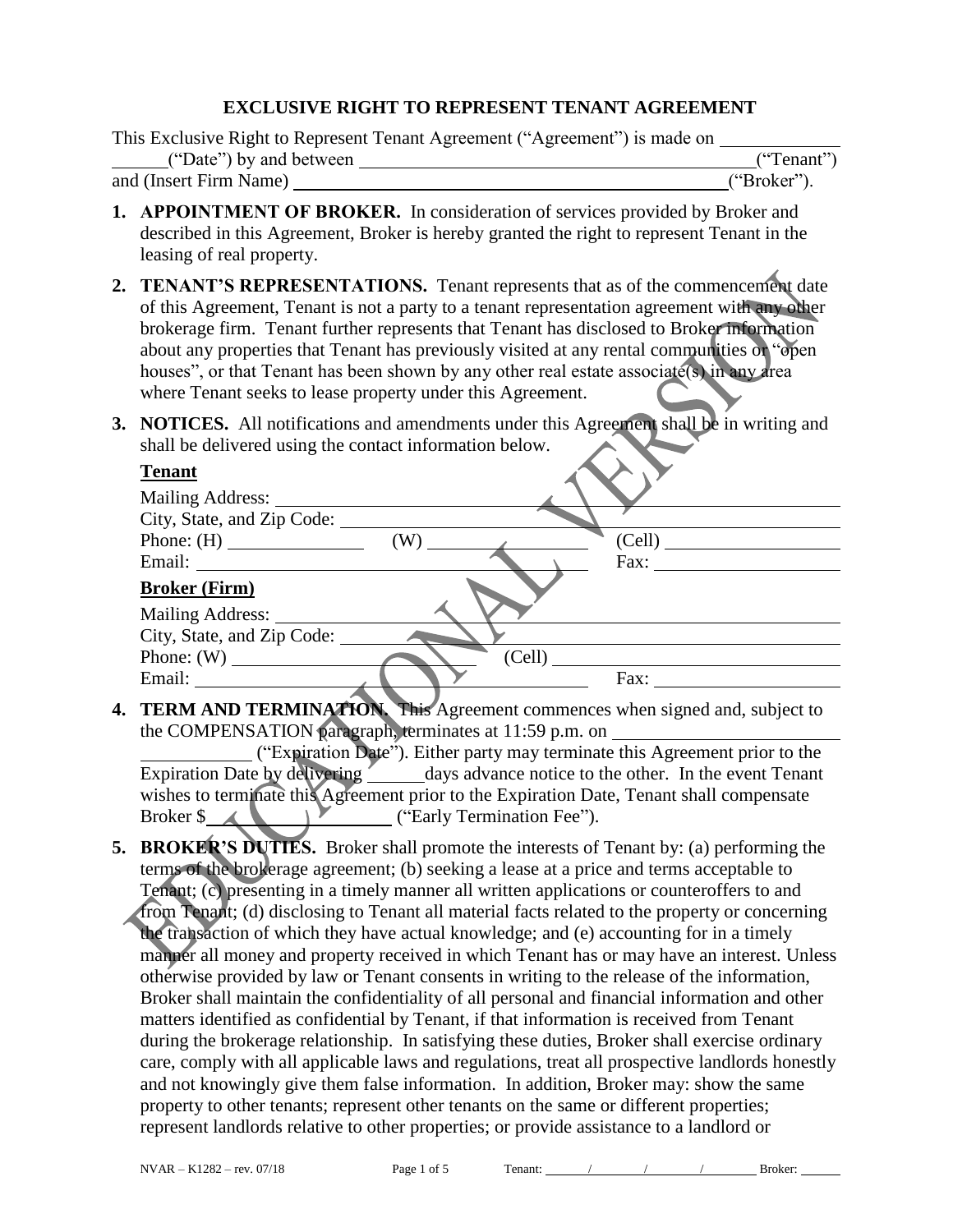prospective landlord by performing ministerial acts that are not inconsistent with Broker's duties under this Agreement.

- **6. TENANT'S DUTIES.** Tenant shall: (a) work exclusively with Broker during the term of this Agreement; (b) pay Broker, directly or indirectly, the compensation set forth below; (c) comply with the reasonable requests of Broker to supply any pertinent financial or personal data needed to fulfill the terms of this Agreement; and (d) be available during Broker's regular working hours to view properties.
- **7. PURPOSE.** Tenant is retaining Broker for the leasing of the following type of real property:

#### **8. COMPENSATION.**

- **A**. **Retainer Fee**. Broker acknowledges receipt of a retainer fee in the amount of  $\frac{1}{2}$ , which  $\Box$  shall **OR**  $\Box$  shall not be subtracted from any compensation due Broker under this Agreement. The retainer fee is non-refundable and is earned when paid.
- **B.** Payment. Tenant shall pay compensation in the amount of

("Broker's Fee") to Broker if Tenant enters into a lease for real property during the term of this Agreement and any time thereafter. In most cases, the landlord pays Broker's Fee, but in the event landlord does not pay any or all of this amount due, Tenant hereby agrees to pay any and all remaining Broker's Fee due to the Tenant's Broker. Broker may retain any additional compensation offered by the landlord or landlord's representative, even if this causes the compensation paid to Broker to exceed the fees specified above.

Broker's Fee, shall also be earned, due and payable under either of the following circumstances whether the transaction is consummated through the services of Broker or otherwise:

**1.** If, within days after expiration or termination of this Agreement, Tenant enters into a lease for real property, unless Tenant has entered into a subsequent "Exclusive Right to Represent Tenant" agreement with another real estate broker; **OR**

**2**. If, having entered into a lease for real property during the term of this Agreement, Tenant defaults under the terms of that lease.

In addition to the Broker's Fee, an additional fee of \$ will be collected from Tenant payable to Broker, at the time Tenant takes possession of the property.

Any obligation incurred under this Agreement on the part of Tenant to pay Broker's Fee shall survive the term of this Agreement.

# **9. RELOCATION PROGRAM.** Tenant is participating in any type of relocation program Yes **OR** No.

If " $\bar{Y}$ es": (a) the program is named:  $\frac{1}{\bar{Y}}$  ,  $\frac{1}{\bar{Y}}$  ,  $\frac{1}{\bar{Y}}$  ,  $\frac{1}{\bar{Y}}$  ,  $\frac{1}{\bar{Y}}$  ,  $\frac{1}{\bar{Y}}$  ,  $\frac{1}{\bar{Y}}$  ,  $\frac{1}{\bar{Y}}$  ,  $\frac{1}{\bar{Y}}$  ,  $\frac{1}{\bar{Y}}$  ,  $\frac{1}{\bar{Y}}$  ,  $\frac{1}{\bar{Y}}$  ,

Contact Name \_\_\_\_\_\_\_\_\_\_\_\_\_\_\_\_\_\_\_\_\_\_\_\_\_\_\_\_\_\_\_\_\_Contact Information

and (b) terms of the program are:

If "No" or Tenant has failed to list a specific relocation program, then Broker shall have no obligation to cooperate with or compensate any undisclosed program.

## **10. TYPES OF REAL ESTATE REPRESENTATION – DISCLOSURE AND INFORMED CONSENT.**

.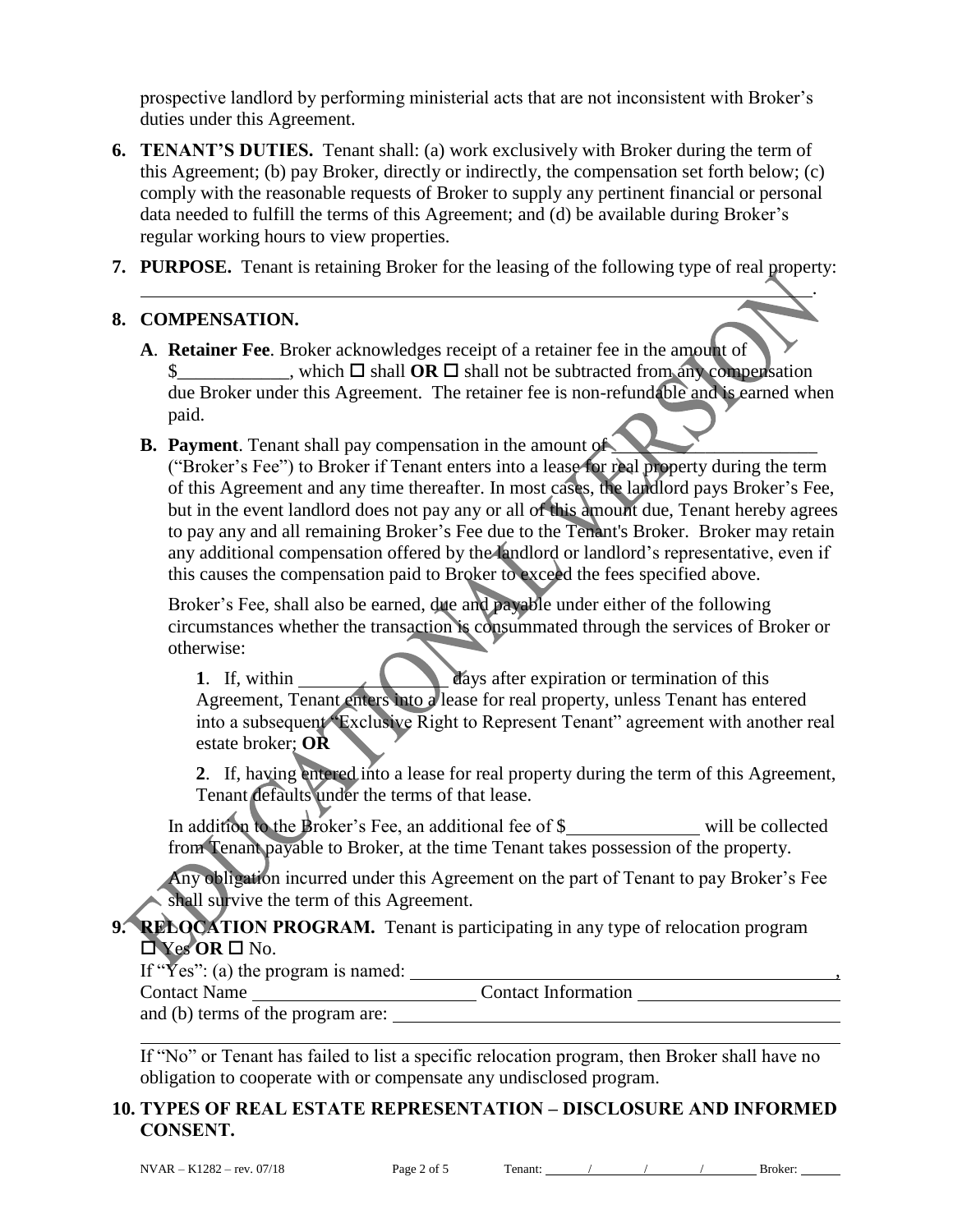**Landlord representation** occurs when landlords contract to use the services of their own broker (known as a listing agent) to act on their behalf.

**Tenant representation** occurs by virtue of this Agreement to use Broker's services. (Note: Broker may assist a landlord or prospective landlord by performing ministerial acts that are not inconsistent with Broker's duties as Tenant's agent under this Agreement.)

**Designated representation** occurs when a tenant and landlord in one transaction are represented by different leasing associate(s) affiliated with the same broker. Each of these leasing associates, known as a designated representative, represents fully the interests of a different client in the same transaction. Designated representatives are not dual representatives if each represents only the tenant or only the landlord in a specific real estate transaction. In the event of designated representatives, each representative shall be bound by client confidentiality requirements, set forth in the BROKER'S DUTIES paragraph. The broker remains a dual representative.

 Tenant does not consent to designated representation thus Tenant does not allow Broker to show properties owned by a landlord represented by this Broker through another designated representative associated with the firm

## **OR**

 Tenant consents to designated representation and allows Broker to show properties owned by a landlord represented by this Broker through another designated representative associated with the firm.

**Dual representation** occurs when the same broker and the same leasing associate represent both the tenant and landlord in one transaction. In the event of dual representation, the broker shall be bound by confidentiality requirements for each client, set forth in the BROKER'S DUTIES paragraph.

 Tenant does not consent to dual representation thus Tenant does not allow Broker to show properties owned by a landlord represented by this Broker through the same representative **OR**

 Tenant does consent to dual representation thus Tenant does allow Broker to show properties owned by a landlord represented by this Broker through the same representative.

**An additional disclosure is required before designated or dual representation is to occur for a specific transaction.**

- **11. COMPLIANCE WITH FAIR HOUSING LAWS.** Property shall be shown and made available without regard to race, color, religion, sex, handicap, familial status or national origin as well as all classes protected by the laws of the United States, the Commonwealth of Virginia and applicable local jurisdictions, or by the REALTOR® Code of Ethics.
- **12. ATTORNEYS' FEES.** If any Party breaches this Agreement and a non-breaching Party retains legal counsel to enforce its rights hereunder, the non-breaching Party shall be entitled to recover against the breaching Party, in addition to any other damages recoverable against any breaching Party, all of its reasonable Legal Expenses incurred in enforcing its right under this Agreement, whether or not suit is filed, and in obtaining, enforcing and/or defending any judgment related thereto. Should any tribunal of competent jurisdiction determine that more than one Party to the dispute has breached this Agreement, then all such breaching Parties shall bear their own costs, unless the tribunal determines that one or more of the Parties is a "Substantially Prevailing Party", in which case any such Substantially Prevailing Party shall be entitled to recover from any of the breaching Parties, in addition to any other damages recoverable against any breaching Party, all of its reasonable Legal Expenses incurred in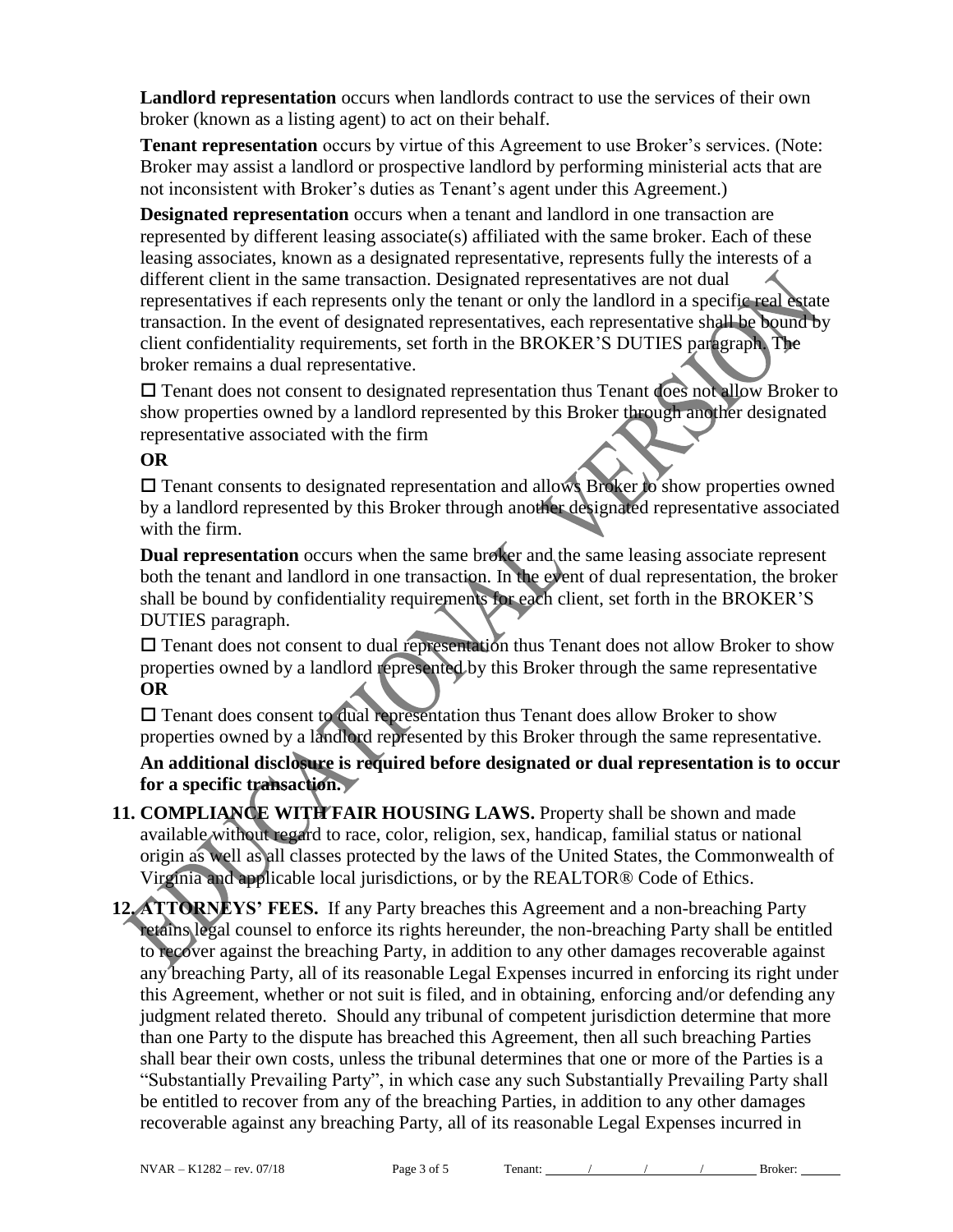enforcing its rights under this Agreement, whether or not suit is filed, and in obtaining, enforcing and/or defending any judgment related thereto. "Party" as used in this paragraph includes any third-party beneficiary identified herein. "Legal Expenses" as used in this paragraph includes attorneys' fees, court costs, and litigation expenses, if any, including, but not limited to, expert witness fees and court reporter fees.

- **13.** The Tenant  $\Box$  does **OR**  $\Box$  does not hold an active or inactive real estate license.
- **14. DISCLAIMER.** Tenant acknowledges that Broker is being retained solely as a real estate agent and not as an attorney, tax advisor, lender, appraiser, surveyor, structural engineer, mold or air quality expert, home inspector or other professional service provider. Tenant is advised to seek professional advice concerning the condition of the property or concerning legal and tax matters. Tenant should exercise whatever due diligence Tenant deems necessary with respect to information on any sexual offenders registered under Chapter 9 of Title 9.1 of the Code of Virginia. Such information may be obtained by contacting your local police department or the Department of State Police Central Criminal Records Exchange, at (804)674-2000 or<http://sex-offender.vsp.virginia.gov/sor/>
- **15. SERVICE PROVIDER REFERRALS.** Broker or Broker's sales associates may refer a service provider to assist Tenant in this transaction. This referral is not an endorsement, guarantee or warranty as to the quality, cost and/or timeliness of the services to be provided. Tenant is advised to independently investigate all options for service providers and consider whether any service provider will work effectively with Tenant. Tenant is free to reject any referred service provider for any or no reason.
- **16. MISCELLANEOUS.** This Agreement, any exhibits and any addenda signed by the parties constitute the entire agreement between the parties and supersedes any other written or oral agreements between the parties. This Agreement can only be modified in writing when signed by both parties. The laws of Virginia shall govern the validity, interpretation and enforcement of this Agreement.

**17. OTHER PROVISIONS.**

**(NOTE: Tenant should consult with Broker before visiting any rental properties or contacting any landlords or other real estate associates representing landlords, to avoid the possibility of confusion over the brokerage relationship and misunderstandings about liability for compensation.)**

| Date | Tenant                      |             | Date                                         | <b>Broker/Leasing Manager</b> |
|------|-----------------------------|-------------|----------------------------------------------|-------------------------------|
|      |                             |             |                                              |                               |
| Date | Tenant                      |             |                                              |                               |
|      |                             |             |                                              |                               |
| Date | Tenant                      |             |                                              |                               |
|      |                             |             |                                              |                               |
| Date | Tenant                      |             |                                              |                               |
|      |                             |             |                                              |                               |
|      |                             |             | <b>Leasing Associate Contact Information</b> |                               |
|      |                             |             |                                              |                               |
|      | Phone: $(W)$                |             |                                              | (Cell)                        |
|      | $NVAR - K1282 - rev. 07/18$ | Page 4 of 4 |                                              |                               |